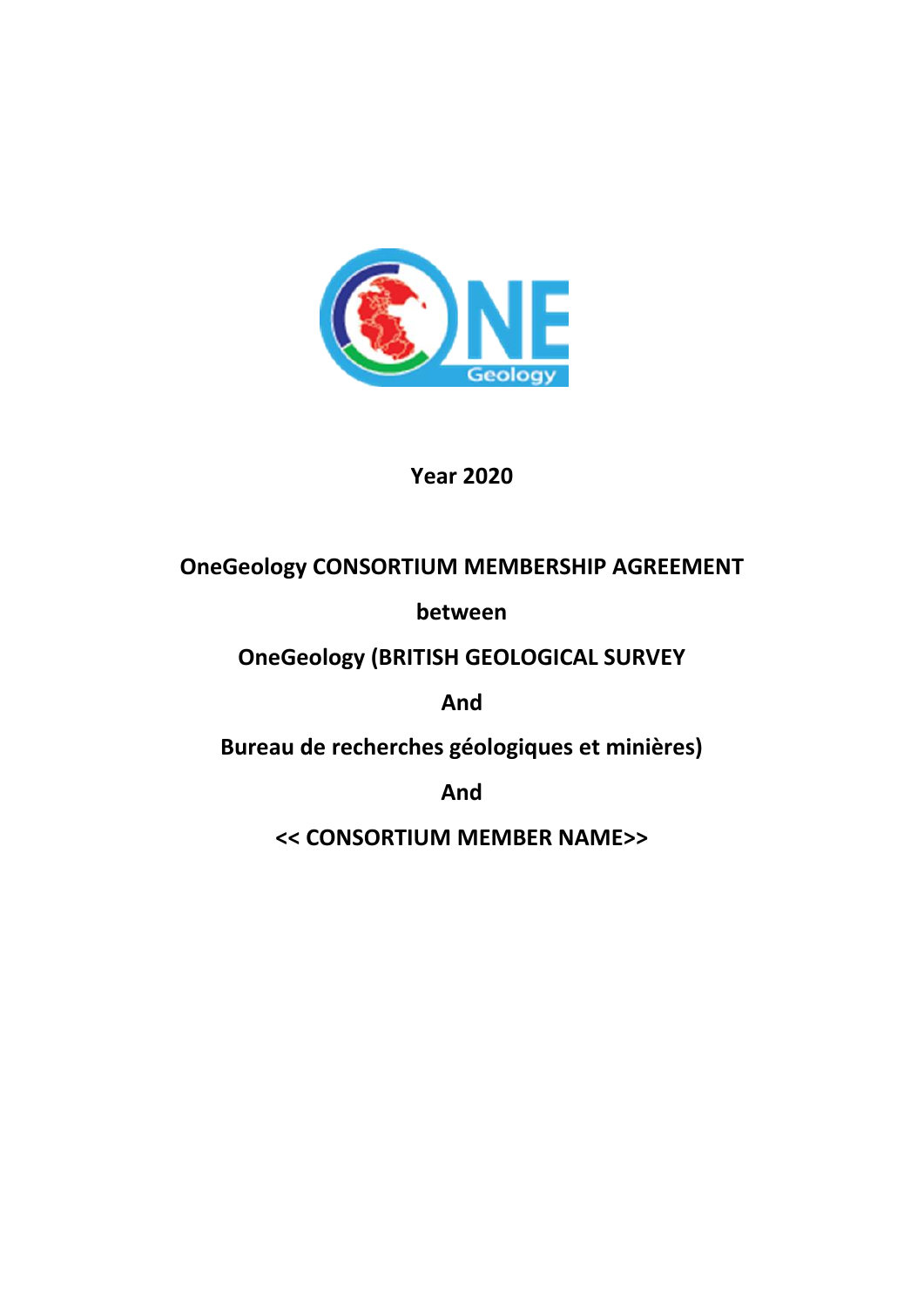# **Contents**

- 1. PREAMBLE
- 2. BACKGROUND
- 3. MEMBERSHIP
- 4. GOVERNANCE
- 5. RESPONSIBILITY AND POWERS OF THE CONSORTIUM AND ITS BOARD
- 6. LIABILITY
- 7. INTELLECTUAL PROPERTY RIGHTS
- 8. TERM AND TERMINATION
- 9. FORCE MAJEURE
- 10. ENTIRE AGREEMENT
- 11. ASSIGNMENT
- 12 SEVERANCE
- 13. NO PARTNERSHIP OR AGENCY
- 14. THIRD PARTY RIGHTS
- 15. LANGUAGE
- 16. DISPUTE RESOLUTION
- Annex 1: SCHEDULE ONE. MEMBERSHIP FEES
- Annex 2: Administration and Board and group Terms of Reference
- Annex 3: DEFINITION OF SEVEN ONEGEOLOGY REGIONS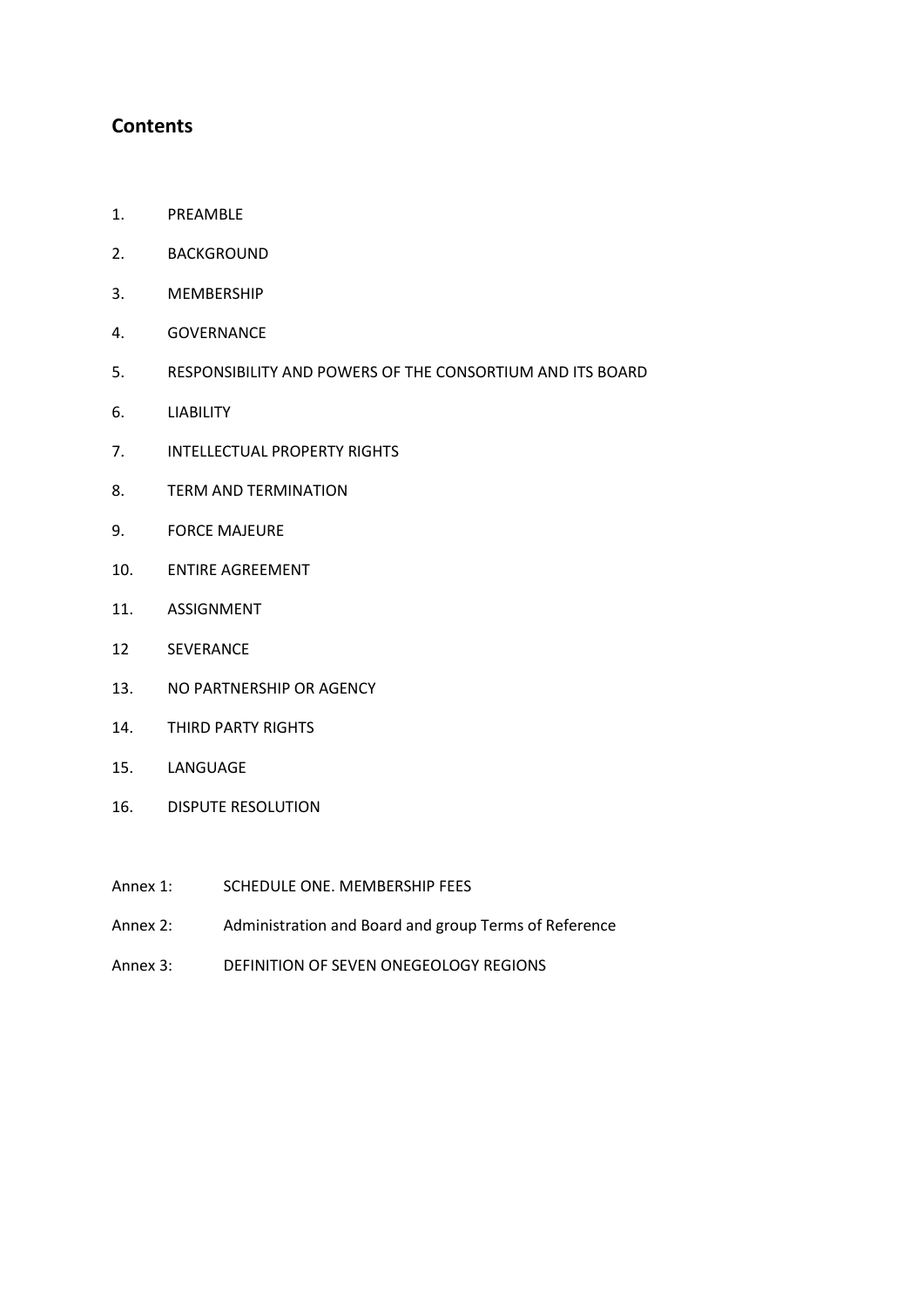### **PARTIES**

(1) **BRITISH GEOLOGICAL SURVEY** ("BGS") a component institute of the NATURAL ENVIRONMENT RESEARCH COUNCIL ("NERC"), of Environmental Science Centre, Nicker Hill Keyworth, Nottingham, NG12 5GG, UK,

and

**BUREAU DE RECHERCHES GÉOLOGIQUES ET MINIÈRES** (BRGM)whose administrative office is at 3 avenue Claude-Guillemin, Orléans-la-Source, à Orléans, France ("BRGM").

*(BGS and BRGM are the 'Lead Parties')*

; and

(2) <<name and address of Member>> ("Member")

#### **TYPE OF MEMBERSHIP**

- SEOLOGICAL SURVEY ORGANISATION
- $\triangleright$  ACADEMIC OR TEACHING (other than geological survey)
- $\triangleright$  GOVERNMENT BODY OR AGENCY (other than geological survey)
- > INTERNATIONAL BODY OR AGENCY
- $\triangleright$  COMMERCIAL COMPANY
- $\triangleright$  NOT-FOR-PROFIT COMPANY

Details of membership types are available at Schedule One. Please tick as appropriate.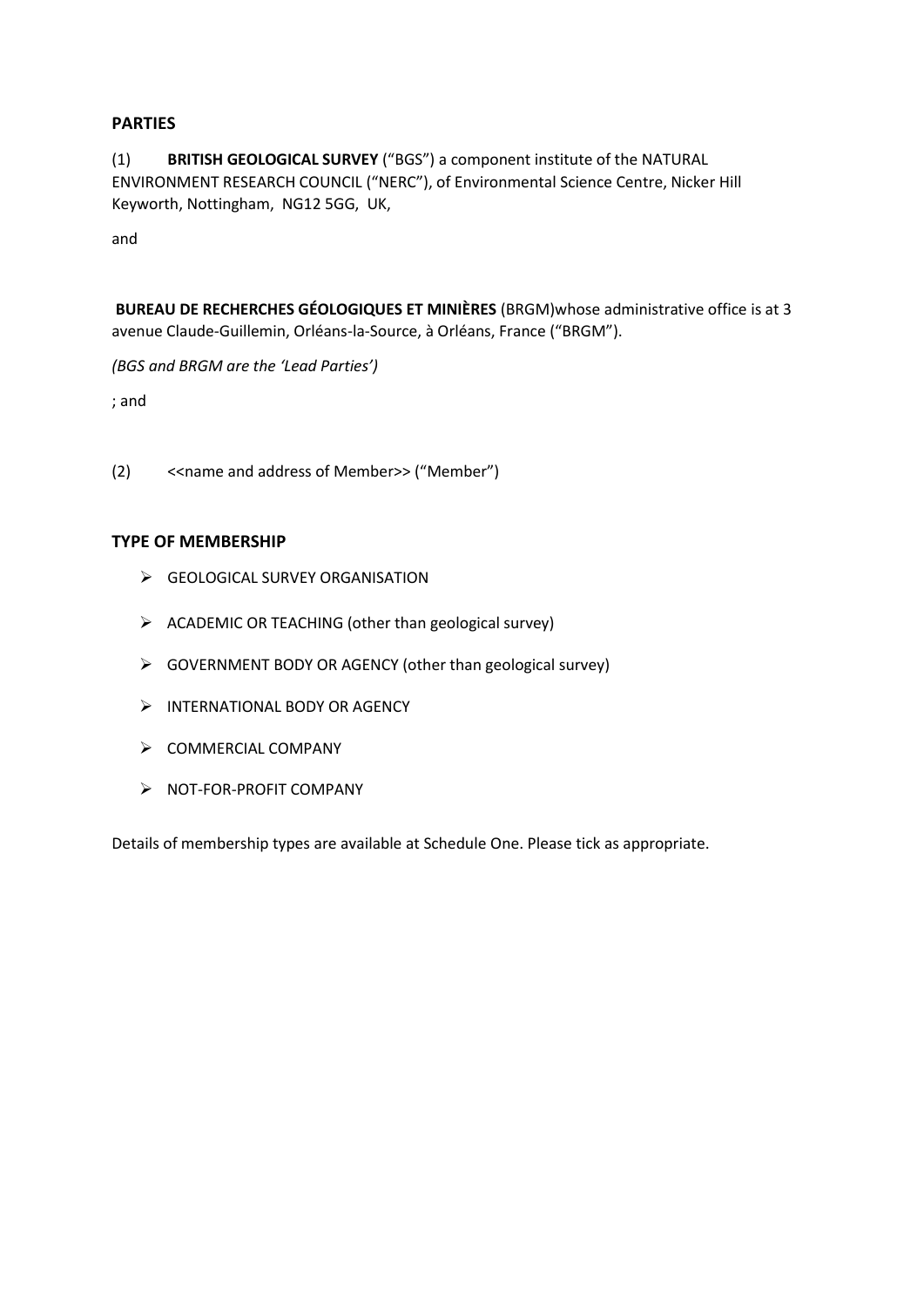## **1 PREAMBLE**

OneGeology is a global initiative which is initially improving the accessibility of a fundamental geoscience dataset - geological map data and now expanding to encompass all digital geoscience data including 3-dimensional datasets. It is improving the discovery, access, and interoperability of that data and last, but not least, accelerating the transfer and exchange of know-how and experience to achieve these things through state-of-the-art digital technologies including Web services. Since its inception in 2006 OneGeology has evolved considerably. One hundred thirty eight (138) organisations from 117 nations are now participating, serving more than 580 datasets to a dynamic Web map portal. The number of datasets is increasing steadily in extent, resolution and theme. OneGeology's websites are used by researchers, government, teachers, industry, and the public.

OneGeology is the major initiative of the geological surveys across the world, national and state/provincial/territorial. It is a flagship project of the International Union of Geological Sciences. It is actively supported by UNESCO and the Commission for the Geological Map of the World. It is regarded as an exemplar project in the domain of science and spatial data infrastructures by the International Council for Scientific Unions (ICSU), by the Global Earth Observation initiative (GEO), by the European Commission, and by the Open Geospatial Consortium.

Since 2007 the Lead Parties have provided the leadership, secretariat services and technical maintenance of OneGeology and its services. They have undertaken to continue to do so, but now seek the financial support of others who participate in and benefit from OneGeology: through subscription from its Members and other contributions from the geological survey community, the OneGeology Consortium seeks to improve One Geology's present coordination, governance and financial position.

The Objectives for which the Consortium is established are those of OneGeology; they are:

- To be the provider of geoscience data globally;
- To ensure an exchange know-how and skills so all can participate;
- Use of the global profile of OneGeology to increase awareness of the geosciences and their relevance.

By joining and becoming a Member of this Consortium, organisations will ensure the sustainability of OneGeology. Members will be helping to realise its full potential and play an integral part in its further development as the global platform to improve access to fundamental geoscience data, to the exchange of knowledge and skills to deliver that data, and to improve the interoperability of scientific data for the benefit of the users of geological knowledge across the world. Membership will ensure that the data and services delivered by national and state/provincial/territorial surveys are available on a high profile global platform. It will give Members personnel access to the expertise and experience of international geoscientists and informatics experts. It will leverage Members organisations' research, survey and service contribution through its global presence, and its track record in spawning projects supported by regional and national funding agencies.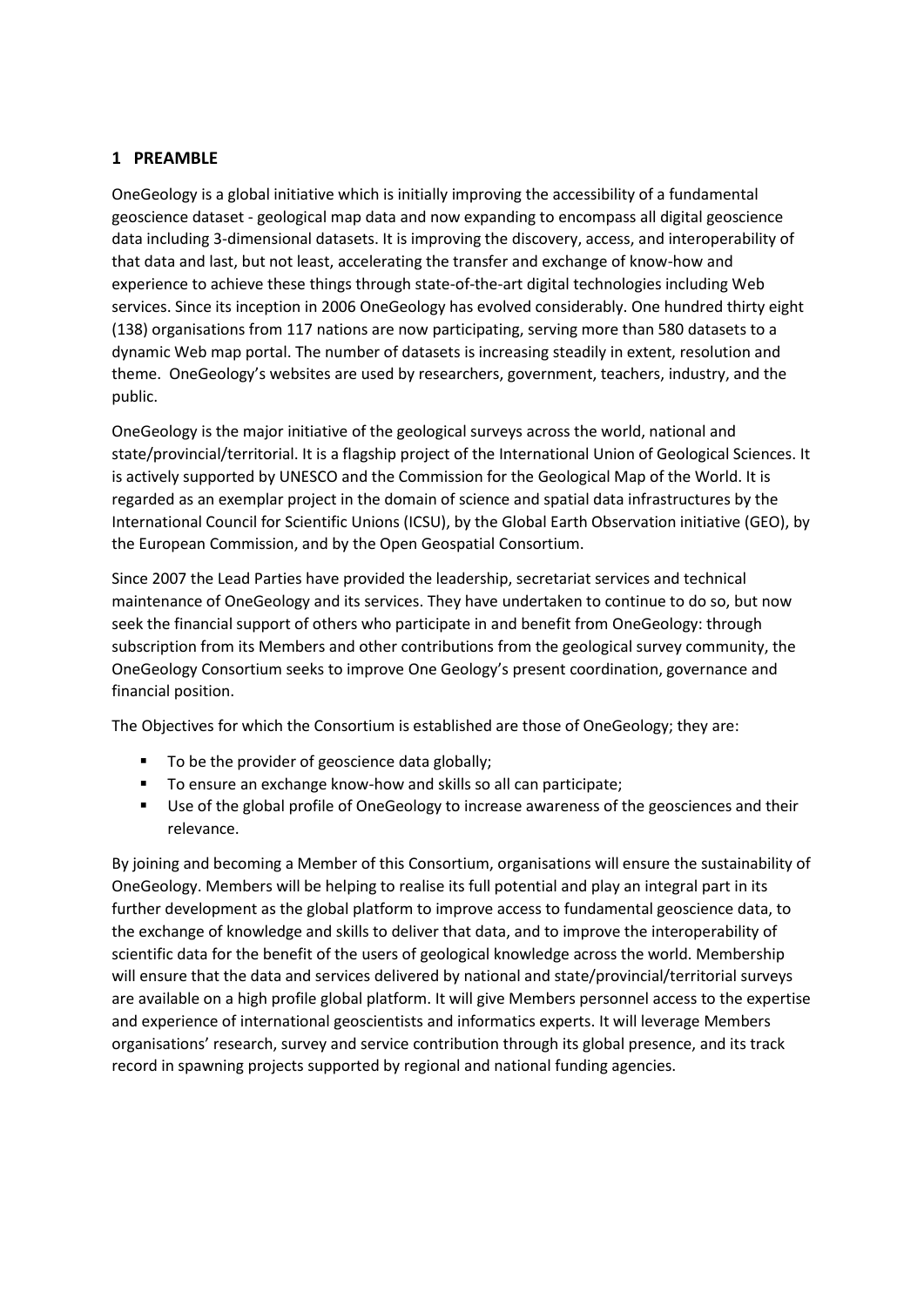# **2 BACKGROUND**

A Strategic Steering Committee of OneGeology (previously known as the Steering Group or Board) representing the geological surveys of the world provides the governance of OneGeology. The Steering Committee and the Lead Parties thus wish to make available to subscribing Members (hereinafter referred to as Principal or Associate Members) on a membership basis, Membership of a OneGeology Consortium.

This Consortium Membership Agreement sets out the terms, rights, and fees associated with membership (described in Annex 1) and also describes the governance of the Consortium; it encourages Members who wish to join the Consortium, further the Objectives of OneGeology and to provide access to data and expertise. At the same time it supports the Strategic Steering Committee and the Lead Parties which have agreed to contribute to, govern, and coordinate OneGeology - all actions which are subject to the terms and conditions of this Agreement.

# **3 MEMBERSHIP**

Membership in OneGeology conveys many benefits: membership and active participation means a Member organisation has access to the world's leading digital data management technology and resources. Members will help drive the direction of geoscience cyber infrastructure to clearly define the problems, establish the solution criteria, and set priorities. Membership helps Members adopt and comply with emerging technical designs and standards. Membership also provides opportunities to interact and work directly with the leading organisations and individuals in the digital geoscience data world.

Membership in OneGeology is conveyed to signatories of the OneGeology Accords adopted in 2007 in Brighton, United Kingdom. Members have all rights and responsibilities described in the current document, but may not send representatives to the Strategic Steering Committee, or the Operational Group or any other decision making sub-committee of the Steering Committee that may be deemed useful from time to time to be established, unless they are Principal or Associate Members and pay the appropriate annual fees. Membership in OneGeology is non-lapsing but resignation is effective with 30 days of written notice to the administration.

Members who pay the membership fees described in Annex 1: Schedule One Membership Fees become Principal Members. In addition to the rights provided to all Members, Principal Members vote on governance and financial issues and may access a number of free or reduced cost registrations to OneGeology conferences and meetings, as determined by the Operational Group.

Non-profit, academic, or government organizations that support the objectives of OneGeology may become Associate Members. Associate members may provide data but are not mandated to do so. Associate Members will be eligible to receive all OneGeology correspondence and participate in OneGeology activities within the limits of the OneGeology Brighton Accord (see Annex 4) including sending a representative to the Operational Group. The fees for Associate Membership are described in Annex 1.

Commercial entities are very welcome and may become Corporate Members, eligible to receive all OneGeology correspondence and participate in OneGeology activities within the limits of the OneGeology Accord and terms of reference for operation. The fees for Corporate Membership are not fixed and need to be agreed with the Operational Group. Corporate Members are eligible to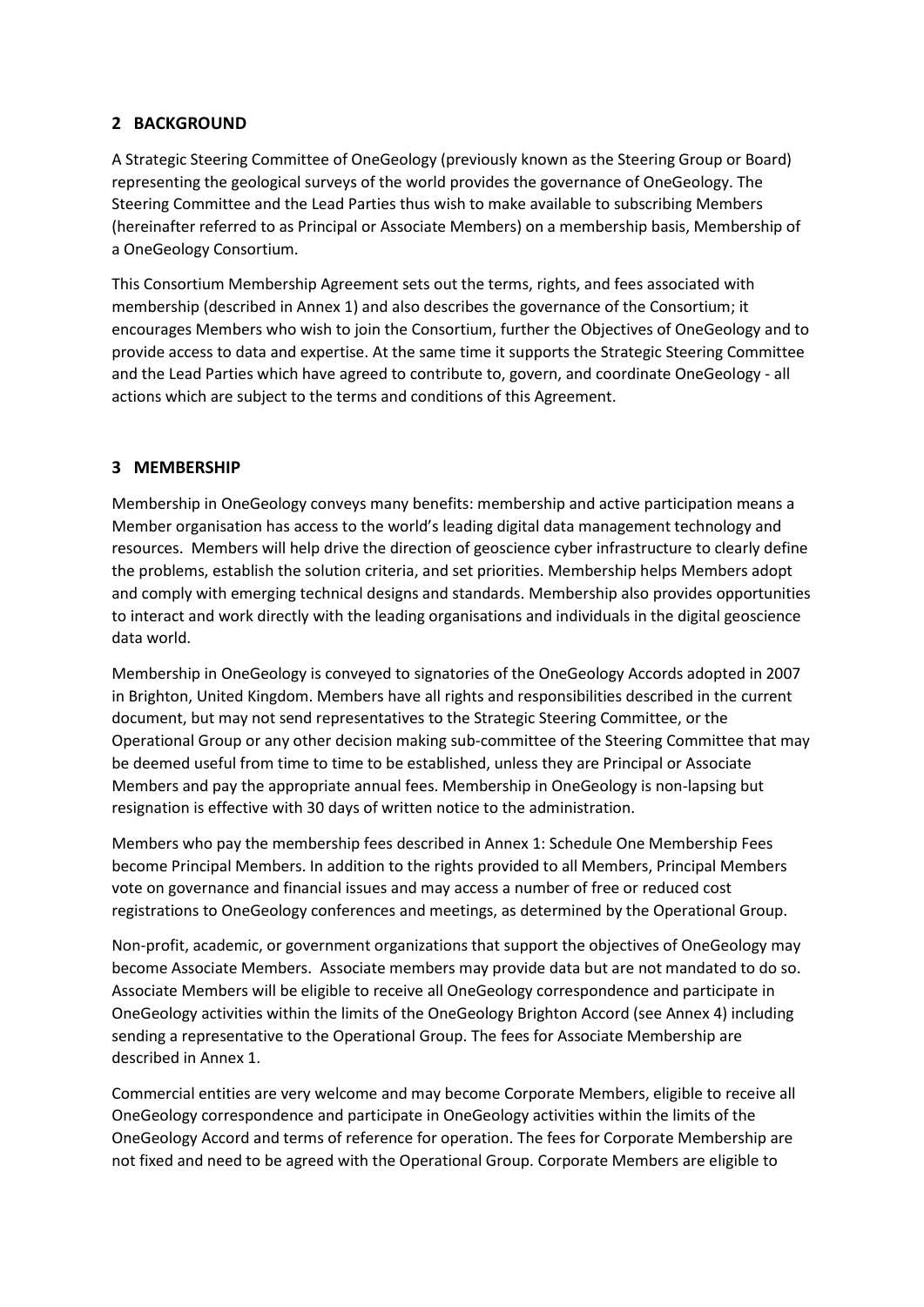send up to four representatives to attend the Technical Implementation Group meetings of the OneGeology consortium.

# **4 GOVERNANCE**

OneGeology is not a legal entity: it is a non-corporate body supported through the trust of its Members and, in particular, the Lead Parties. It will be governed by the OneGeology Strategic Steering Committee and the OneGeology Operational Group and supported by the permanent administration provided by the Lead Parties. The Strategic Steering Committee will comprise all the Principal Member National Geological Survey Heads or equivalent (previously referred to as 'Board Members') representing geological survey organisations (both national and where appropriate state/provincial/territorial). In recognition of the substantial logistical and financial support provided in the past and continuing to be provided to OneGeology by the Lead Parties, an additional two Strategic Steering Committee members will be nominated from and by the Lead Parties. The Strategic Steering Group Committee Members will appoint a chair person from within their number and agree on the term and protocols which apply to the office of chair person. The Committee will develop a terms of reference with assistance from the administration. The Committee will determine their operational and meeting procedures but it is expected that it will meet face-to-face once every two years. Every Committee Member has one vote at a Committee meeting and may call a Committee meeting or any other person as authorised by the Committee ToR (or virtual meeting) at any time, subject to fourteen (14) day notice. A quorum will be a minimum of majority of Committee Members, dependent on their number . The chair person will hold a casting vote should a simple majority not be reached.

The Operational Group will be made up of nominated representatives of all Principal and Associate Members that wish to attend and contribute. The Group will meet quarterly and be the decision making body for all operational issues for implementing the OneGeology strategy as defined by the Strategic Steering Committee. It will cover all operational issues for the OneGeology programme including financial and technical decisions and will be supported by the OneGeology administration as well as any operational working groups and sub-committees such as the Technical Implementation Group or a Science User Group. The Operational Group will be chaired by one of the Lead parties.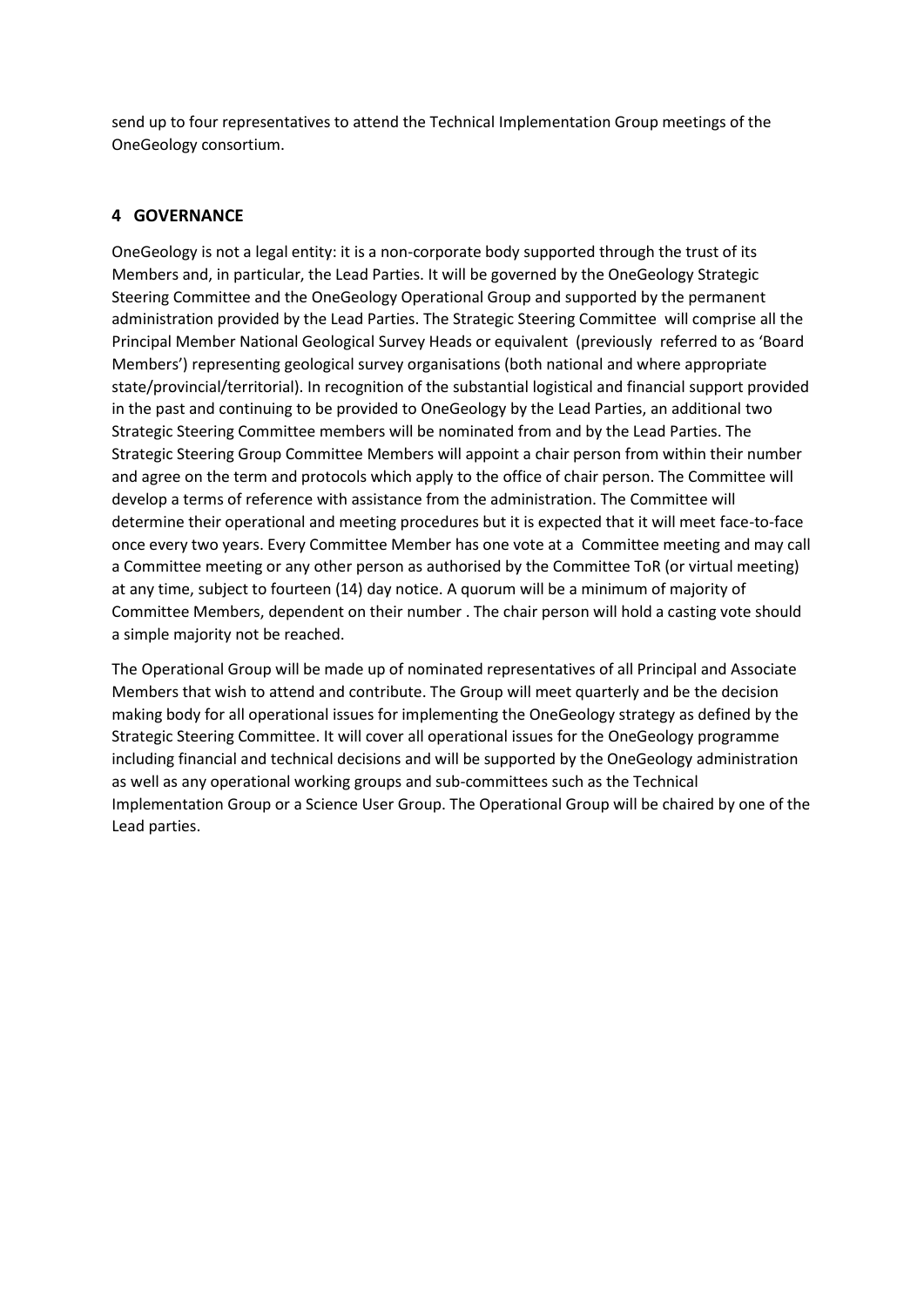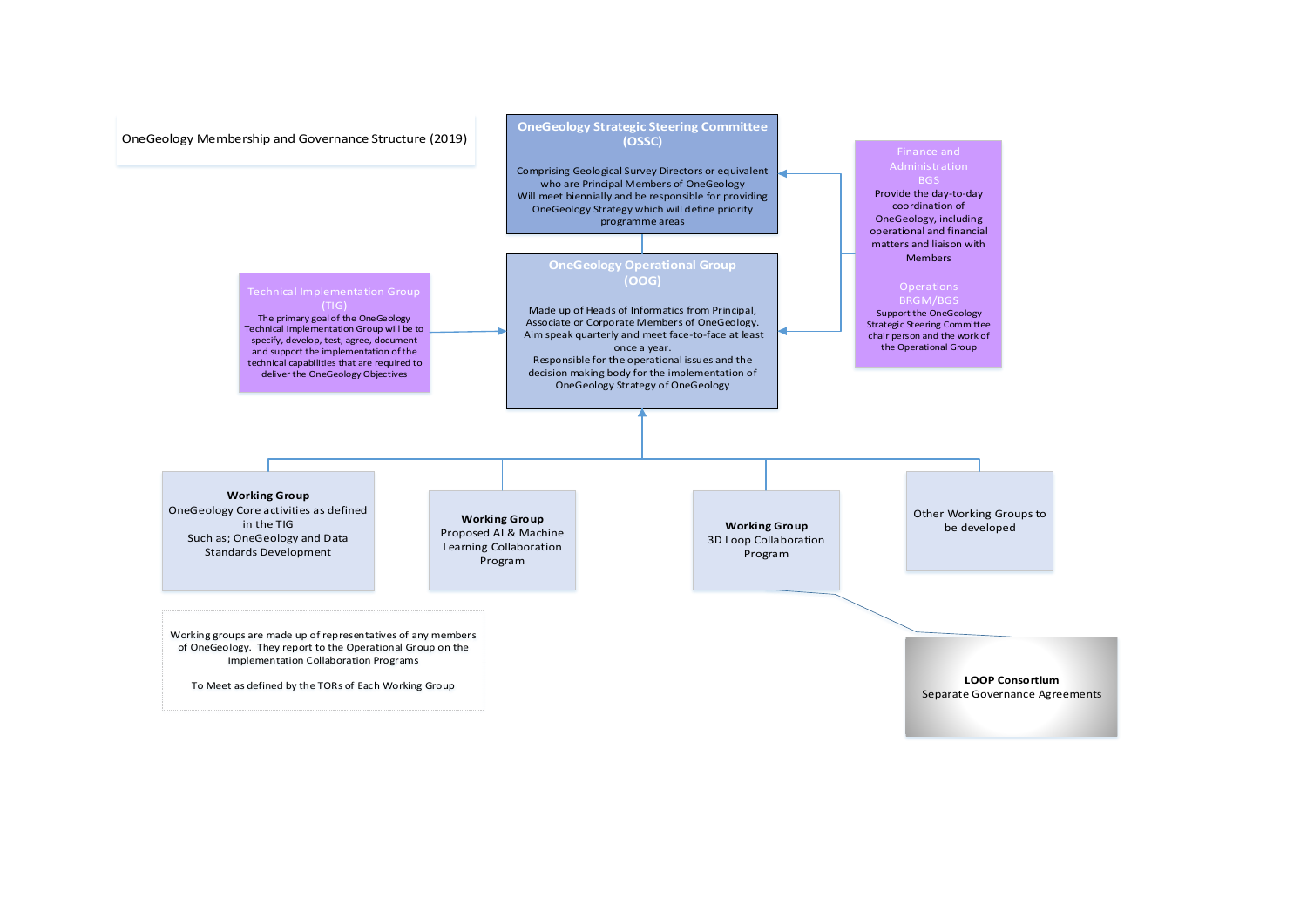# **5 RESPONSIBILITY AND POWERS OF THE CONSORTIUM, THE STRATEGIC STEERING COMMITTEE AND OPERATIONAL GROUP, AND MANAGING STAFF**

The Consortium, together with its Strategic Steering Committee and Operational Group and management staff, have the responsibility to further the Objectives of OneGeology. The Consortium has the power to do anything within the law that may promote or may help to promote any or all of the Objectives, but nothing outside the Objectives.

Income from membership fees and other sources will be used to supplement the administrative services and technical coordination functions (roles summarised in Annex 2) supported at a core level by the Lead Parties. The Operational Group may also choose to employ such staff as are necessary for carrying out the work of the Consortium, in particular ensuring the effective and efficient executive leadership of OneGeology . The Operational Group will establish the roles needed and select the personnel and their terms of employment. The costs of supplementing core services and functions and/or employing such personnel will not exceed the resources made available to the Operational Group through this Consortium Agreement.

Financial and accounting arrangements of the Consortium will be transparent to all Members and be audited annually by qualified individuals selected by the Operational Group.

### **6 LIABILITY**

Each Member providing data via OneGeology services is responsible for ensuring that data are eligible for access on a global scale and they have sought the necessary permissions to allow such use. Where Members wish to provide more than a "view" service, they should provide terms of use with their data.

The financial liability of each Member of the Consortium is limited to their annual membership fee.

Nothing in this section conveys that the parties to this Agreement are joint and severally liable.

The limits of liability do not apply in the event of death or injury or the gross negligence of any of the parties to this Consortium Agreement.

# **7 INTELLECTUAL PROPERTY RIGHTS**

Data distributed as part of OneGeology will remain in the ownership of the originating geological survey or organisation. Each Member will only provide through OneGeology data that it has the full authority to provide. Each Member is aware and accepts that data provided will be made accessible on the Internet.

Any data or information generated by any of the parties to this Agreement shall and will remain in the ownership of that party.

### **8 TERM AND TERMINATION**

This Agreement shall commence on January 1st of each calendar year and shall continue, unless otherwise agreed, for a period of five (5) years after first signing. At the end of the first year,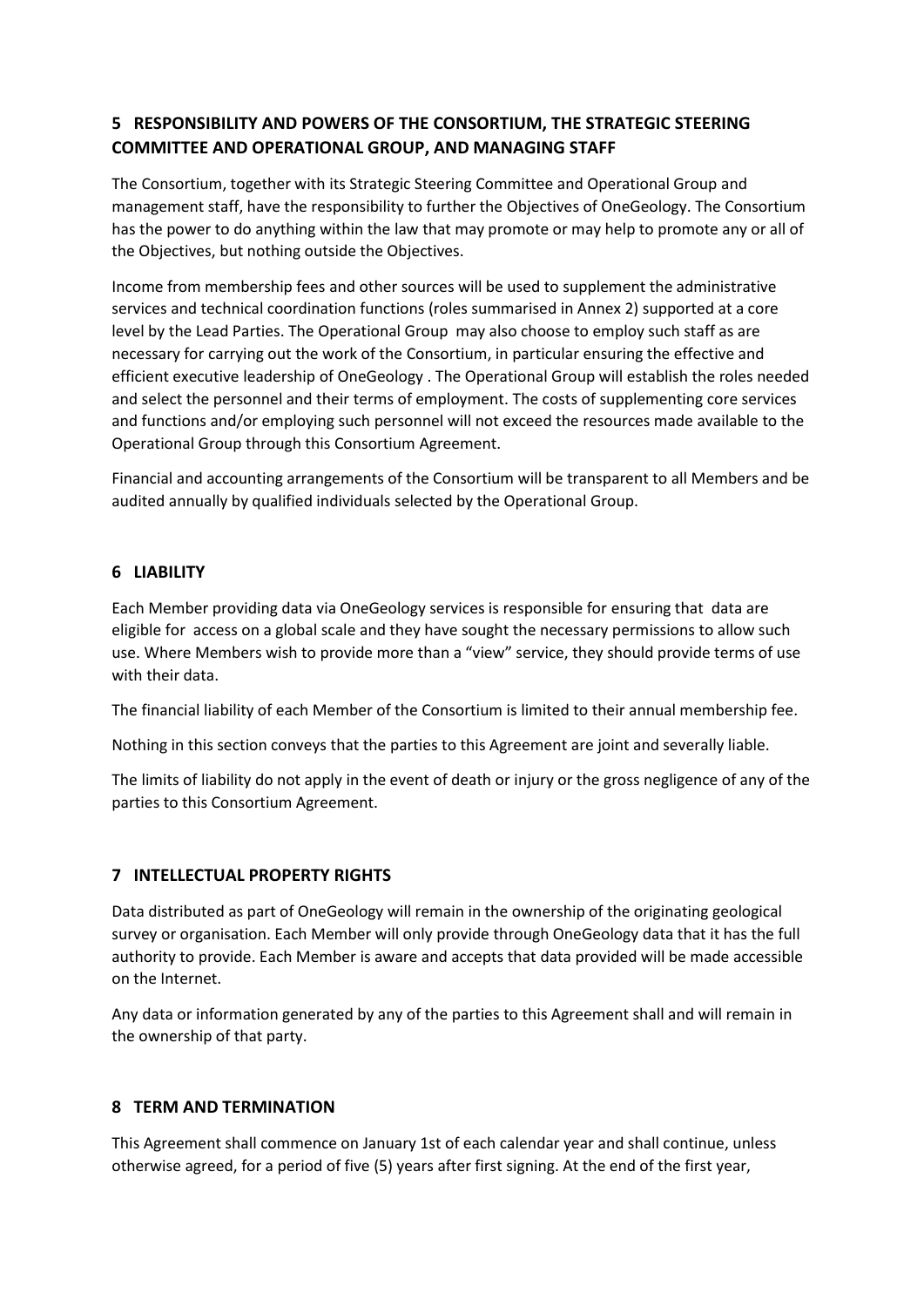membership will move to an automatic annual membership and renewal fees for each year will be notified to members prior to the start of each new year. Each party must notify the other party of intention to terminate, in writing, at least 60 days before the end of the membership year.

In the event a breach of a party's obligations under this Agreement is identified, the Operational Group shall give the defaulting party 30 calendar days notice to remedy the breach. If such a breach is substantial and is not remedied within that period or is not capable of remedy, the Operational Group will have the option to terminate the defaulting party's participation. Any unused fees paid by the defaulting party will not be reimbursed.

Clauses 2, 3, 4, 5, 6, 7, 8, 9, 10, 11 and 12 will survive the termination by a Lead Party or Member of Agreement for any reason and will continue indefinitely.

### **9 FORCE MAJEURE**

The Lead Parties shall have no liability to the other Members under this Agreement if they are prevented from or delayed in performing their obligations under this Agreement, or from carrying on its business, by acts, events, omissions or accidents beyond their reasonable control.

### **10 ENTIRE AGREEMENT**

This Agreement, and any documents annexed and/or referred to in it, constitute the whole agreement between the parties and supersede any previous arrangement, understanding or agreement between them relating to the subject matter they cover.

### **11 ASSIGNMENT**

Members shall not, without the prior written consent of the Operational Group assign, transfer, charge, sub-contract or deal in any other manner with all or any of its rights or obligations under this Agreement.

### **12 SEVERANCE**

Should any provision of this Agreement become invalid, illegal or unenforceable, it shall not affect the validity of the remaining provisions of this Agreement. In such a case, the Members concerned shall be entitled to request that a valid and practicable provision be negotiated which fulfils the purpose of the original provision.

### **13 NO PARTNERSHIP OR AGENCY**

Nothing in this Agreement is intended to or shall operate to create a partnership between the parties, or authorise either party to act as agent for the other, and neither party shall have the authority to act in the name or on behalf of or otherwise to bind the other in any way.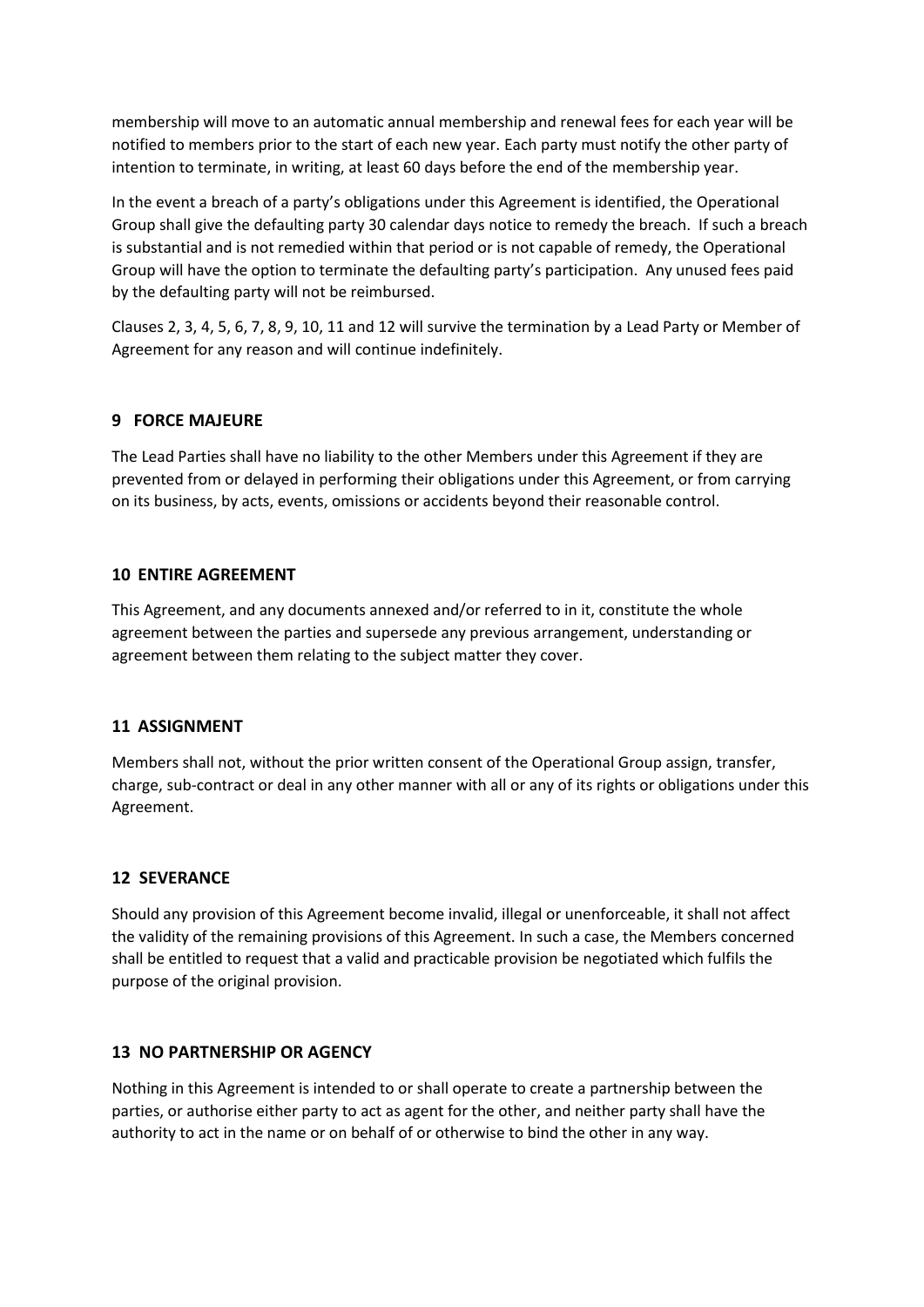#### **14 THIRD PARTY RIGHTS**

This Agreement does not confer any rights on any person or party (other than the parties to this Agreement and, where applicable, their successors and permitted assigns).

#### **15 LANGUAGE**

This Agreement is drawn up in English, French\* and Spanish\* languages. In the event of disputes regarding interpretation, both versions shall be deemed authentic. English language shall govern all other documents, notices, meetings, arbitral proceedings and processes relative thereto.

#### **16 DISPUTE RESOLUTION**

In the event of a disagreement about the interpretation or performance of the Agreement, the Members shall endeavour to settle their dispute out-of-court through the Operational Group.

If the Members concerned have not reached a settlement of such dispute, the dispute should be the subject to the jurisdiction of the appropriate national court of the Member who would be defending the legal matter.

**This agreement is valid from the date upon which it is signed**

**Signed ……………………………………………………………………………**

**Name …………………………………………………………………………….**

**Position ………………………………………………………………………….**

**\*Available on request**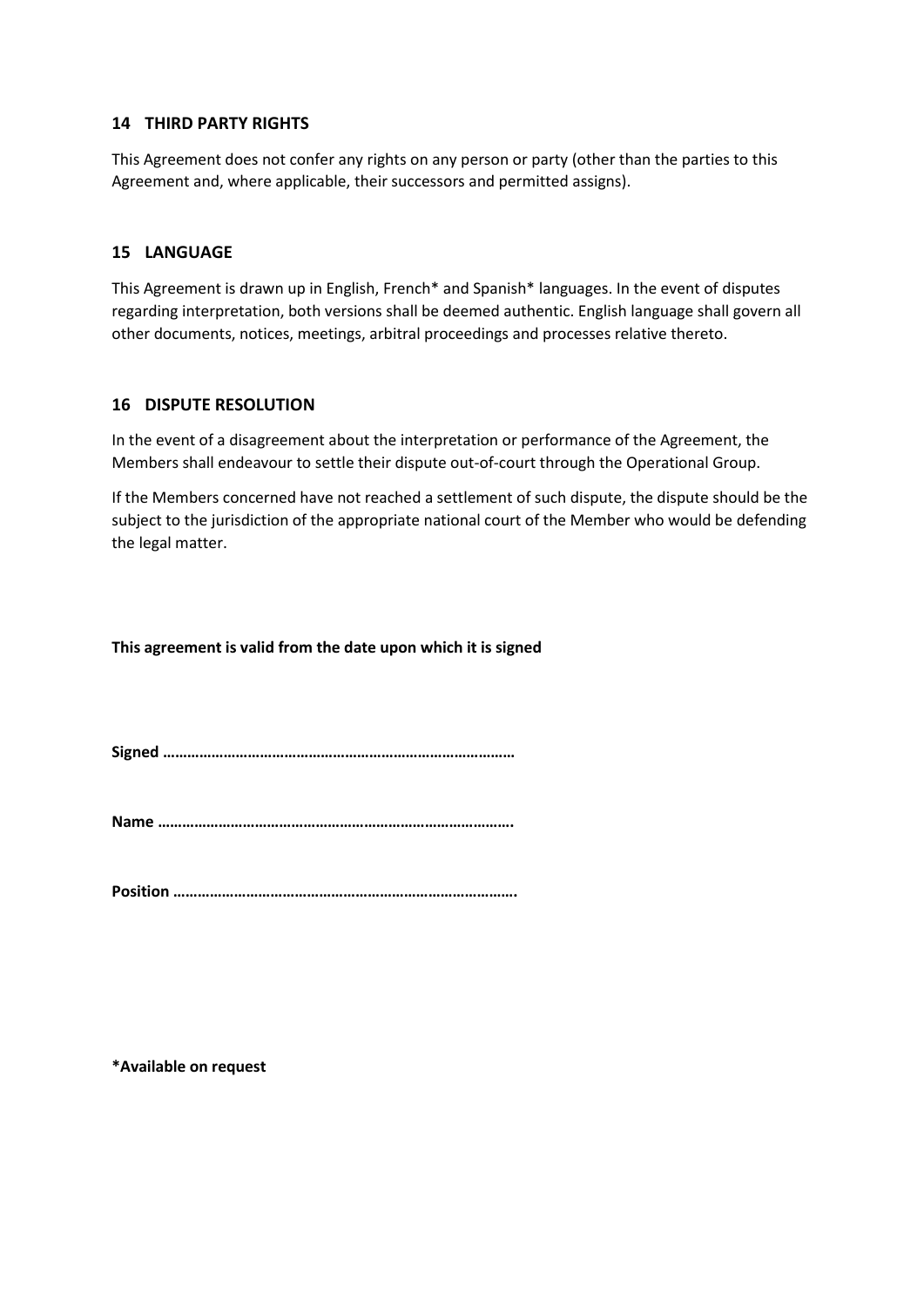# **Annex 1:**

# **SCHEDULE ONE - MEMBERSHIP FEES**

The annual membership fees are set out below. These are the minimum fee levels and organisations may choose to provide financial support for OneGeology which exceeds this. Subsequent annual membership fees will be subject to the rates agreed by the Operational Group and prevailing at the time of renewal. Members will be notified prior to the start of each new year the fee appropriate for the forthcoming annual membership.

#### **CURRENT FEE STRUCTURE**

| <b>ORGANISATION TYPE</b>              | $SIZE$ *               | <b>CIRCLE WHICH ANNUAL FEE</b> |
|---------------------------------------|------------------------|--------------------------------|
|                                       |                        | <b>APPLIES</b> $(\epsilon)$    |
| <b>GEOLOGICAL SURVEY ORGANISATION</b> | LARGE ( $\geq 100$     | 10000                          |
|                                       | FTE)                   |                                |
| <b>GEOLOGICAL SURVEY ORGANISATION</b> | <b>SMALL (&lt; 100</b> | 5000                           |
|                                       | FTE)                   |                                |
| <b>ACADEMIC OR TEACHING</b>           | LARGE ( $\geq 100$     | 10000                          |
| <b>ORGANISATION</b>                   | FTE)                   |                                |
| <b>ACADEMIC OR TEACHING</b>           | <b>SMALL(&lt;100</b>   | 5000                           |
| <b>ORGANISATION</b>                   | FTE)                   |                                |
| <b>GOVERNMENT BODY OR AGENCY</b>      |                        | 10000                          |
| <b>INTERNATIONAL BODY OR AGENCY</b>   |                        | 10000                          |
| <b>COMMERCIAL COMPANY</b>             |                        | $**$                           |
| <b>NOT-FOR-PROFIT COMPANY</b>         |                        | 5000                           |

*\* Large = >100 full time employees (FTE)*

*\*\* Subject to individual negotiation through the MD*

| <b>MEMBERSHIP CATEGORIES</b> | <b>CRITERIA</b>                        | FEE $(\epsilon)$ |
|------------------------------|----------------------------------------|------------------|
| <b>Member</b>                | <b>Signer of Brighton accord</b>       | 0                |
| <b>Principal Member</b>      | <b>Members with full voting rights</b> | see above        |
| <b>Associate Member</b>      | <b>Supports objectives</b>             | see above        |
| <b>Corporate Member</b>      | <b>Supports objectives</b>             | tbd              |

**If you need OneGeology to raise an invoice provide the following information:-**

**Organisation Billing Address: VAT (tax) number if you have one: Payee name that the invoice is to be addressed to: Fee Amount: Any other references that you wish to be quoted (e.g. purchase order numbers):**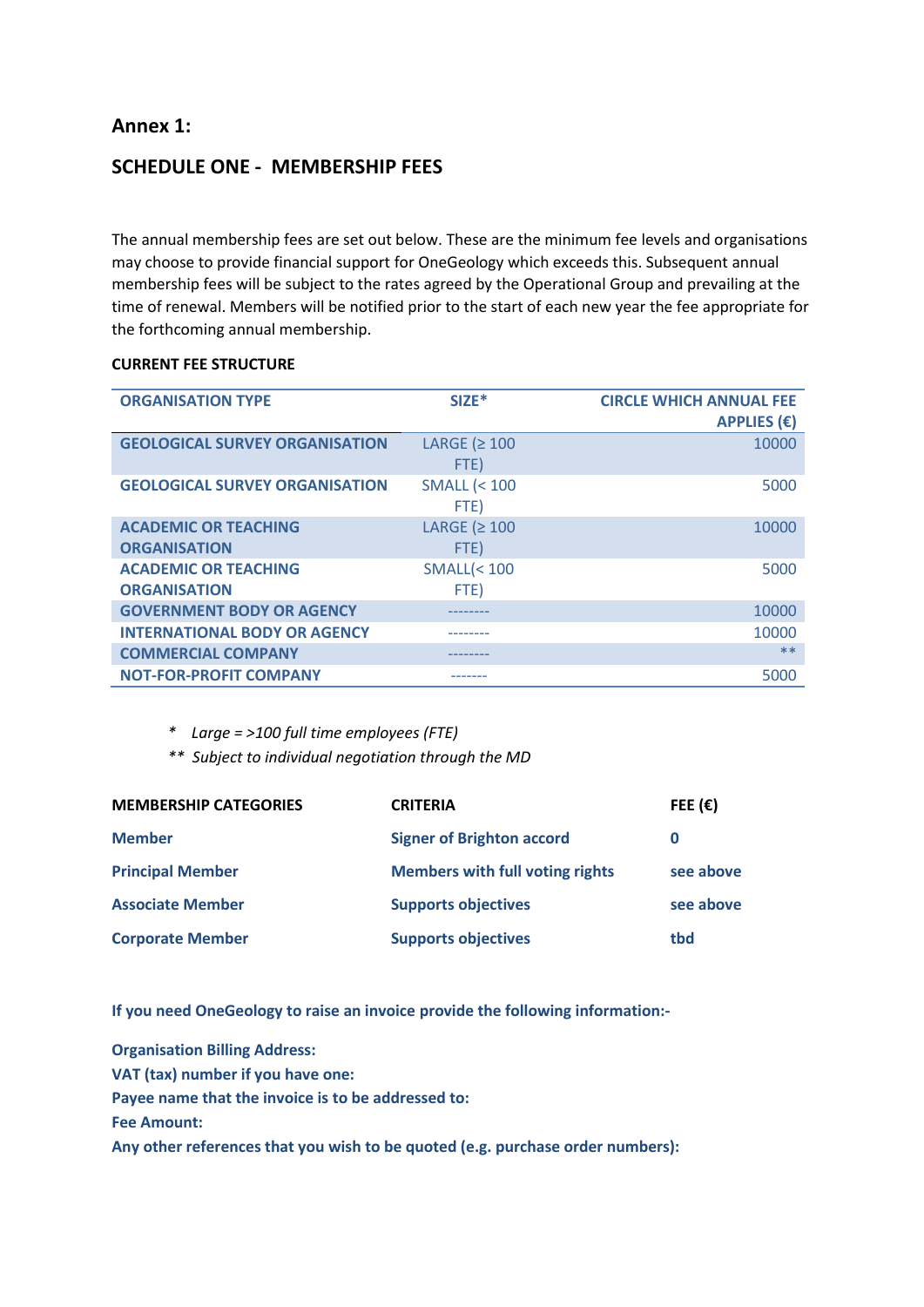**Payments should be made payable to:-**

**British Geological Survey**

**Bank Details :** 

| <b>EURO ACCOUNTS</b> |                                                                                                             |  |
|----------------------|-------------------------------------------------------------------------------------------------------------|--|
| <b>Bank Acct</b>     | <b>General Euro</b>                                                                                         |  |
| <b>Used for</b>      | Intra-NERC ("book") transfers / BACS                                                                        |  |
| Acct Name            | UKRI NERC EUR GENERAL                                                                                       |  |
| <b>Bank Address</b>  | Government Banking Service Branch<br>PO Box 2027<br>Parklands, De Havilland Way<br>Howich, Bolton<br>BL64YU |  |
|                      |                                                                                                             |  |
| <b>Sort Code</b>     | 60-72-03                                                                                                    |  |
| Acct No.             | 85014028                                                                                                    |  |
| <b>IBAN</b>          | GB95 NWBK 6072 0385 0140 28                                                                                 |  |
| <b>SWIFT/BIC</b>     | NWBKGB2L                                                                                                    |  |

**Quoting Invoice number Reference:**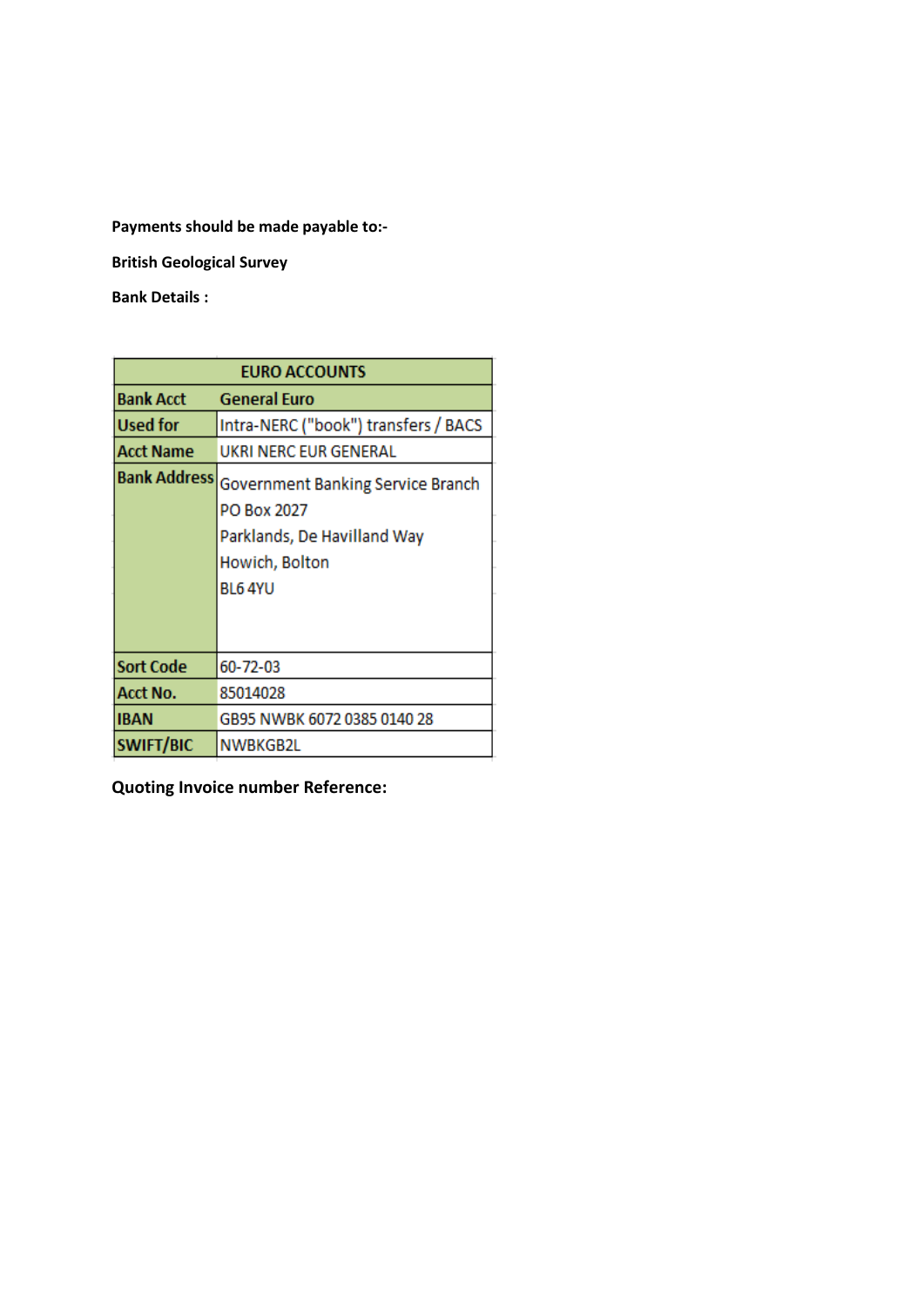# **Annex 2:**

# **Administration and Strategic Steering Committee and Operational Group Terms of Reference**

# **The administration will:**

- Provide the day-to-day coordination of OneGeology, including operational and financial matters and liaison with Members
- Support the OneGeology Strategic Steering Committee chair person and the work of the Operational Group
- Strive to recruit new members and extend and enhance data services
- Maintain and develop effective communication with media (including the website [www.onegeology.org,](http://www.onegeology.org/) newsletters, presentations, articles and exhibitions)

# **OneGeology Strategic Steering Committee Terms of Reference:**

- 1. The OneGeology Strategic Steering Committee is drawn from all OneGeology Principal Member Heads (National Geological Survey Heads or equivalent).
- 2. The Strategic Steering Group will appoint a Chair who will act as a single point of contact for the Group. The Chair serves for a term of two years and her/his position can be renewed.
- 3. The responsibility of the OneGeology Strategic Steering Committee is to provide OneGeology Strategy which will define priority programme areas. The Committee will normally expect to meet once every two years.

# **OneGeology Operational Group Terms of Reference:**

- 1. The OneGeology Operational Group membership is nominated by all Principal Member and Associate Member organisations.
	- a. The OneGeology Operational Group is responsible for determining the operational structures necessary to deliver the Objectives defined in consortium agreement section 1.
- 2. The Operational Group will approve Terms of Reference for any working groups or committees it deems necessary to establish and will appoint their Chairs. Such committees will be chaired by Operational Group members.
- 3. The OneGeology Operational Group is responsible for the financial viability of the Consortium and is authorised to establish membership fees and to seek other sources of funding in support.
- 4. The Operational Group will meet up to four times a year or as needed with at least one face-to-face meeting per year.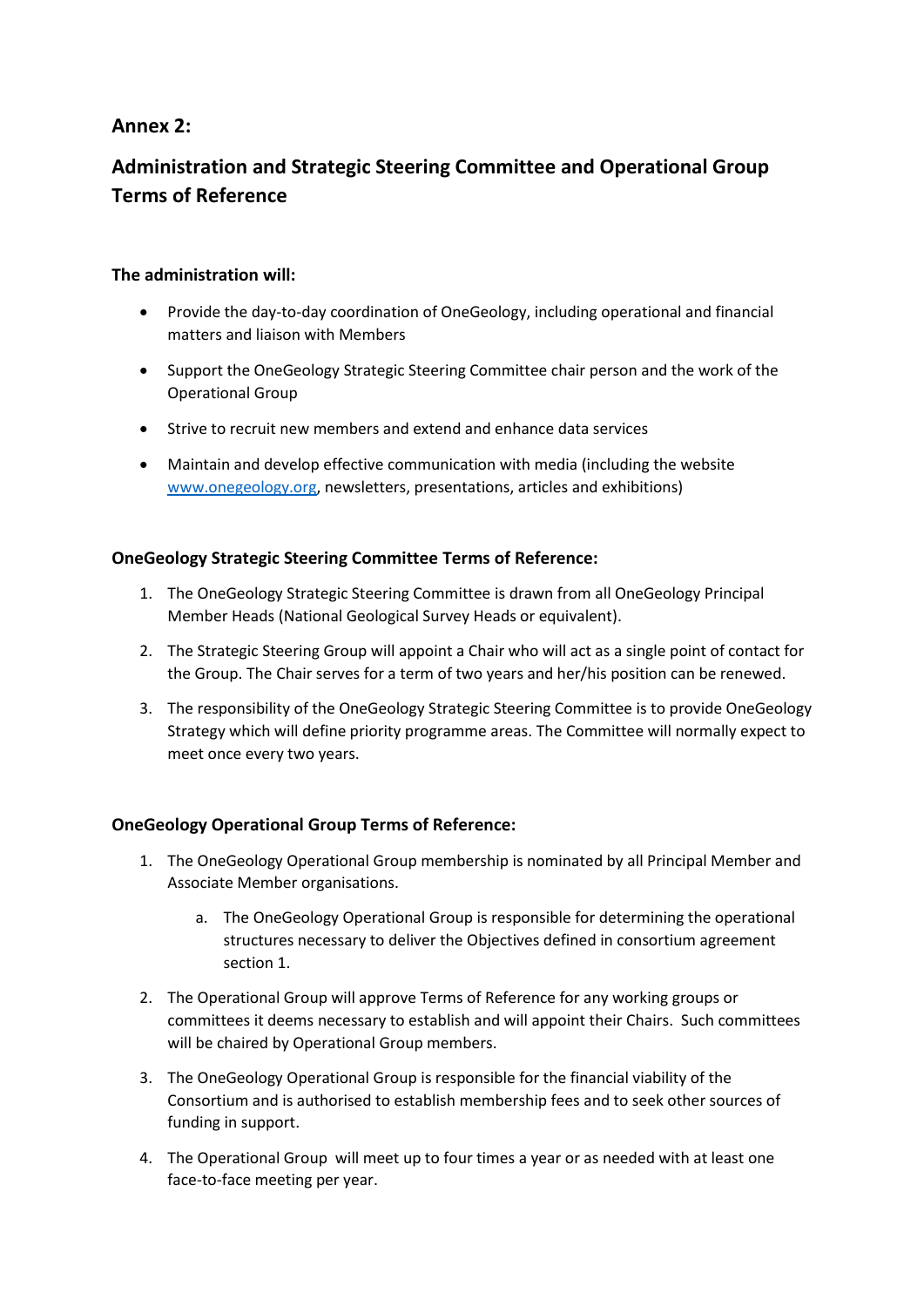- 5. The Operational Group may invite observers to participate in its meetings or its subcommittee meetings.
- 6. The Operational Group will be chaired by or co-chaired by nominated representatives of the two lead parties by agreement between them.

## **OneGeology Technical Implementation Group (TIG) Terms of Reference:**

- 1. The primary goal of the OneGeology Technical Implementation Group will be to specify, develop, test, agree, document and support the implementation of the technical capabilities that are required to deliver the OneGeology Objectives.
- 2. The OneGeology Technical Implementation Group shall consist of persons nominated by OneGeology Principal and Associate Members.
- 3. The OneGeology Technical Implementation Group will be co-chaired by nominated representatives of the organisation that is providing the administrative and technical support services to data contributors to OneGeology and by the organisation that is hosting the OneGeology Registry and Portal.
- 4. The OneGeology Technical Implementation Group will hold meetings at least annually.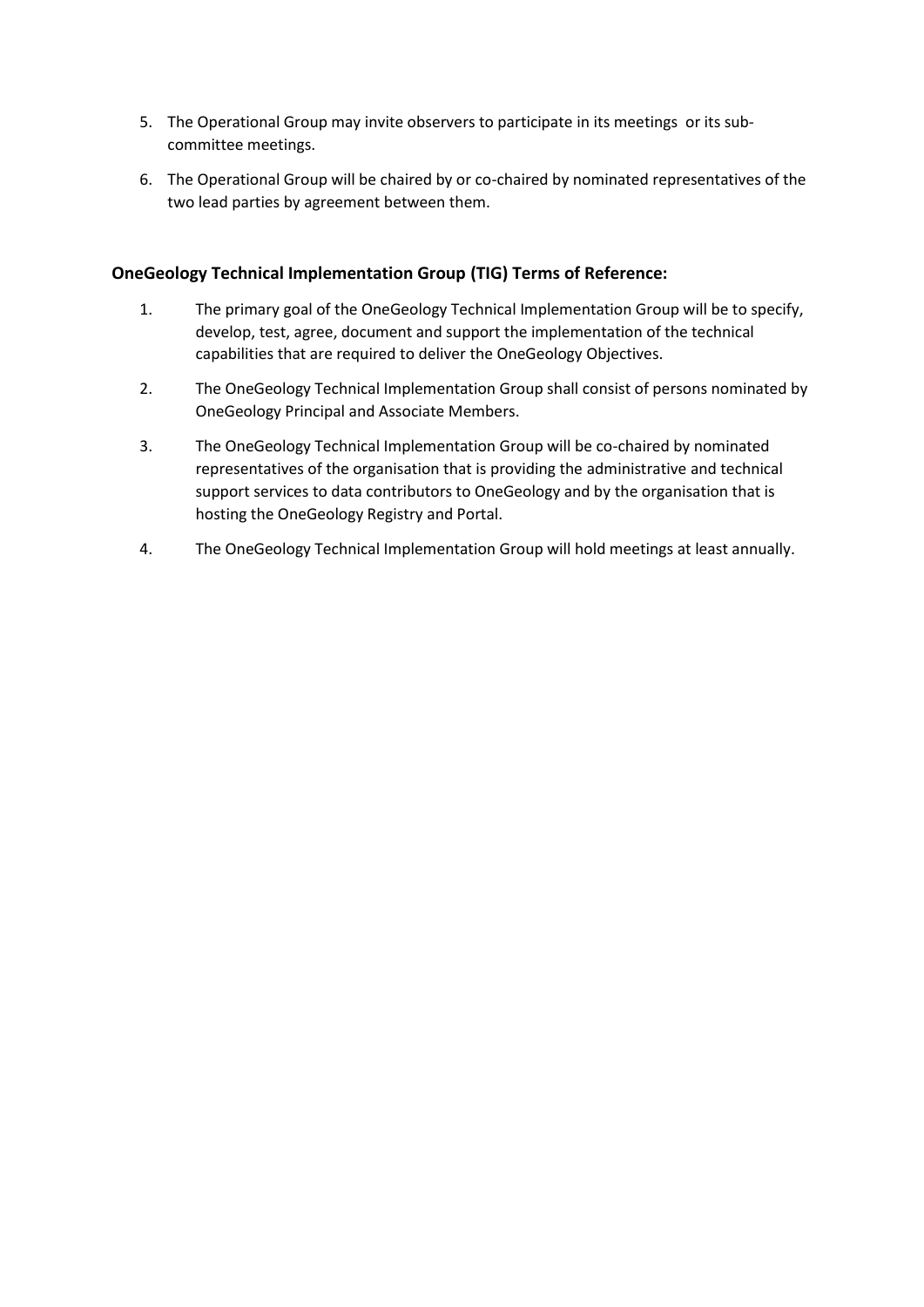# **Annex 3:**

# **DEFINITION OF ONEGEOLOGY GEOGRAPHIC REGIONS**

The definition of the Countries and Geographic Regions used to geographically locate participant offered geospatial web services, are always taken from the current UN lists, which can be found here:<https://unstats.un.org/unsd/methodology/m49/>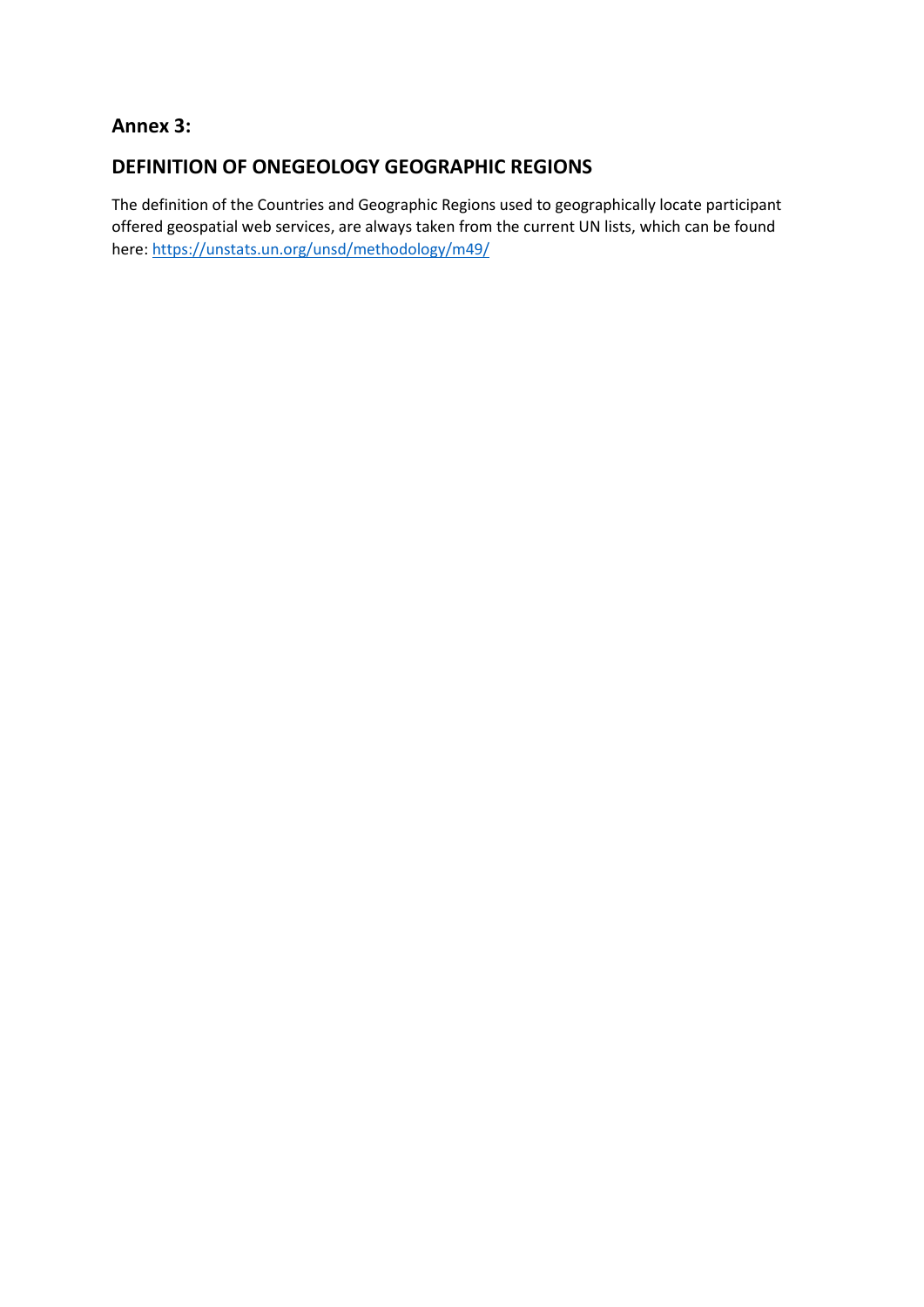# **Annex 4:**

**Text of the Brighton Accord March 2007:** Updated by the Board of OneGeology September 2017

# **1. THE ACCORD**

As a result of the kick-off meeting in Brighton, March 2007, participants agreed unanimously to an Accord, providing the governance, technical and political essentials for OneGeology. It is also a helpful document to clarify what OneGeology is about.

*Eighty one participants from forty three nations and fifty three national and international bodies met in Brighton, UK, between 12 and 16 March 2007 to discuss and agree how to improve the accessibility of global, regional and national geological map data and, in doing so, increase its usefulness to society.* 

*Participants at the workshop asserted that geological map data are essential to advancing science and education in order to better provide solutions to the challenges of mitigating environmental hazards, ensuring the sustainable supply of energy, minerals and water, and addressing the urgent challenge of our changing climate.*

# **2. RECOMMENDATIONS**

Participants agreed that the following 10 recommendations should be communicated to Geological Surveys and Organisations. Participants will encourage all Geological Surveys and Organisations not present in Brighton to embrace these recommendations and by doing so formally agree to participate in the OneGeology.

- 1. The OneGeology initiative should proceed with the following mission: *OneGeology is a Geological Survey initiative launched in the International Year of Planet Earth, which will make public and Internet-accessible the best available digital geological map data and all forms of relevant Geoscience digital data worldwide to better address the needs of society.*
- 2. OneGeology will start on making accessible existing geological map coverage and it is recognised that this will catalyse scientific harmonisation of map data globally [\(www.onegeology.org\)](http://www.onegeology.org/) initiative.
- 3. OneGeology will, as a priority, work to enable access to all geological map data. In addition, OneGeology will link to, and be interoperable with, applications for broad societal access and wider-resolution mapping.
- 4. OneGeology aims to benefit society and also improve the efficiency and effectiveness of the Geological Surveys and Organizations providing the map and other Geoscience data.
- 5. OneGeology and its participants will seek funding to support its work and goals and also develop strategies to provide mutual assistance to implement OneGeology and build participant capacity.
- 6. Participants recognise that map and Geoscience data distributed as part of OneGeology will remain in the ownership of the originating Geological Survey or Organisation, and ideally, but not necessarily, be available at no cost in accordance with the GEOSS data sharing principles [\(https://www.earthobservations.org/geoss\\_dsp.shtml\)](https://www.earthobservations.org/geoss_dsp.shtml)